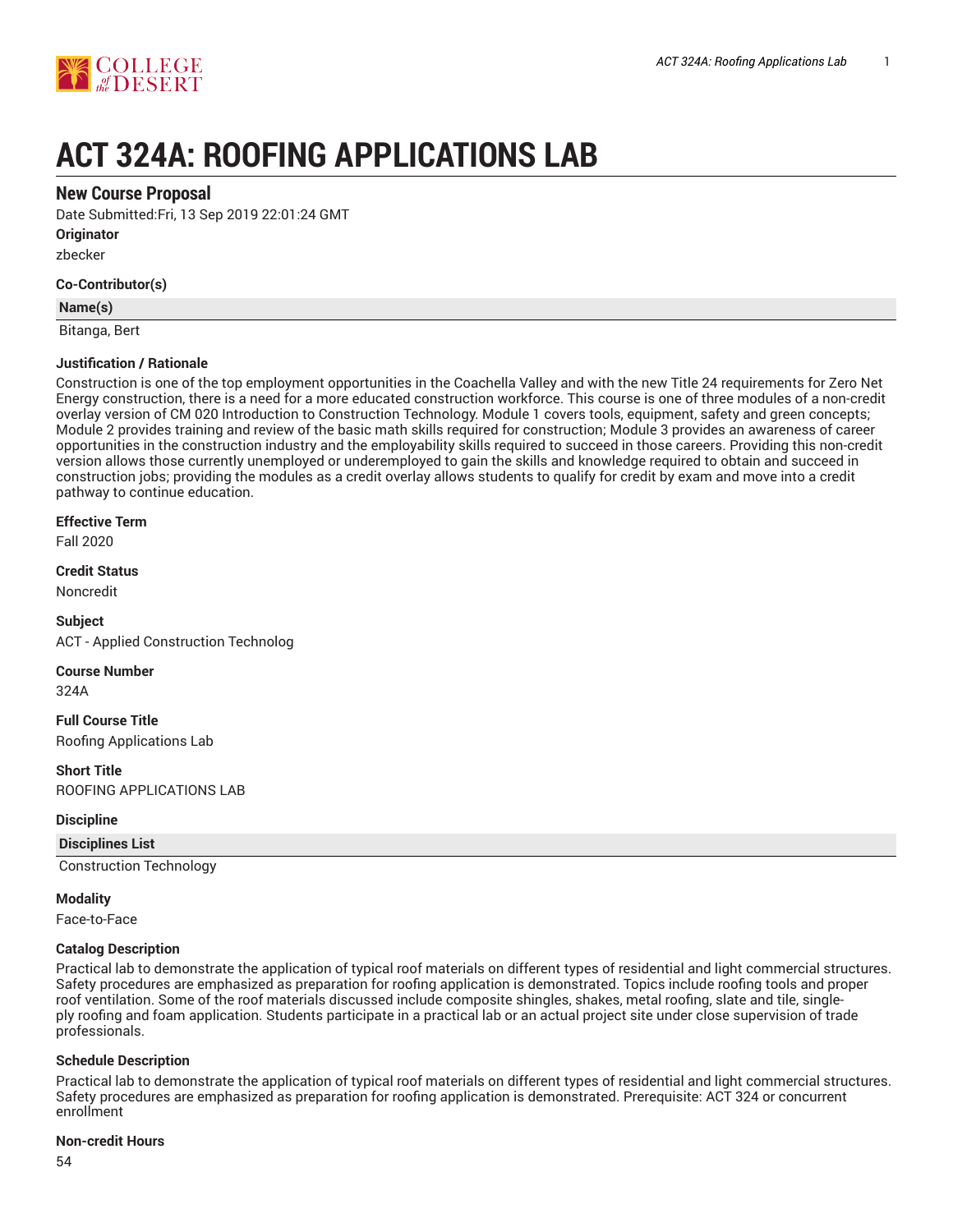

**In-class Hours** 54

**Out-of-class Hours** 0

**Total Semester Hours** 54

**Override Description** Noncredit override.

**Prerequisite Course(s)** ACT 324 or concurrent enrollment

# **Required Text and Other Instructional Materials**

**Resource Type** Book

**Author** National Center for Construction Education and Research

**Title** Construction Technology: Trainee Guide

**Edition**

4th

**City** Gainesville, FL

**Publisher** Pearson Prentice Hall

**Year**

2016

**College Level** Yes

**Flesch-Kincaid Level** 12

**ISBN #** 9780134130392

**Class Size Maximum**

20

**Entrance Skills** Identify the materials and methods used in roofing.

# **Requisite Course Objectives**

ACT 324-Identify the materials and methods used in roofing.

```
Entrance Skills
Safety requirements for roofing projects.
```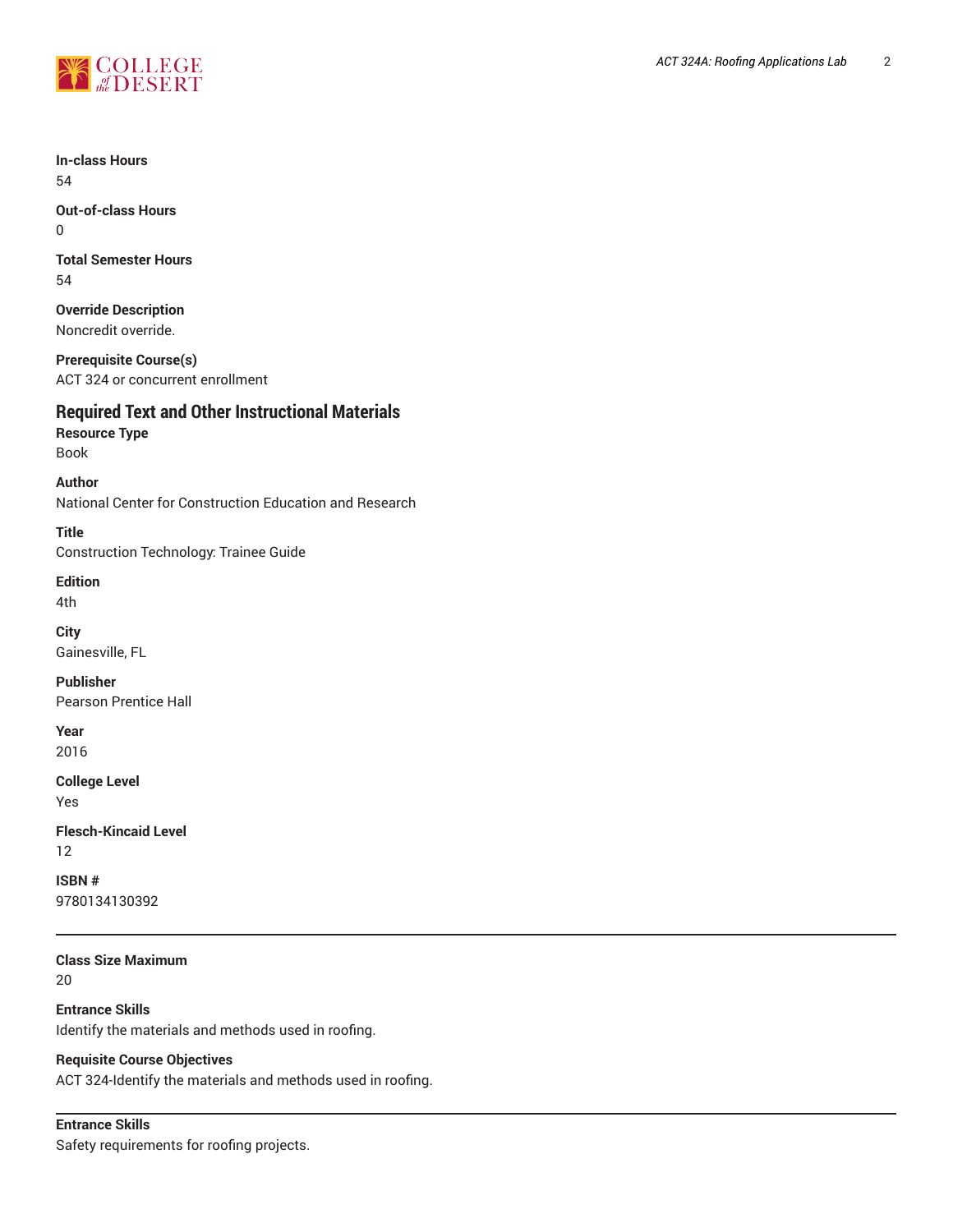

#### **Requisite Course Objectives**

ACT 324-Explain the safety requirements for roofing projects.

#### **Entrance Skills**

Describe procedures for installing shingles on roofs.

#### **Requisite Course Objectives**

ACT 324-Describe the procedure for installing fiberglass shingles on gable and hip roofs.

#### **Entrance Skills**

Explain procedures for installing a cricket or saddle.

#### **Requisite Course Objectives**

ACT 324-Explain the procedure for installing a cricket or saddle.

#### **Course Content**

- 1. Review of typical roofing materials
- 2. Review Safety on the roof
- 3. Review Roofing tools
- 4. Preparation for roofing application
- 5. Composition shingle installation
- 6. Roll roofing installation
- 7. Shake shingle installation
- 8. Common metal roofing
- 9. Slate and tile roofing
- 10. Single-ply roofing application
- 11. Torch-down roofing application
- 12. Roof ventilation

#### **Course Objectives**

|             | <b>Objectives</b>                                                                                        |
|-------------|----------------------------------------------------------------------------------------------------------|
| Objective 1 | Identify the materials and methods used in roofing.                                                      |
| Objective 2 | Demonstrate the safety requirements for roofing projects.                                                |
| Objective 3 | Demonstrate the procedure for installing fiberglass shingles on gable and hip roofs.                     |
| Objective 4 | Demonstrate the procedure for making various roof projections watertight when using fiberglass shingles. |
| Objective 5 | Demonstrate the procedure for installing a cricket or saddle.                                            |
| Objective 6 | Demonstrate the procedure for installing shake material.                                                 |
| Objective 7 | Demonstrate the procedure for installing alternative types of roofing material.                          |

#### **Student Learning Outcomes**

|           | Upon satisfactory completion of this course, students will be able to: |
|-----------|------------------------------------------------------------------------|
| Outcome 1 | Demonstrate the safety requirements for roofing projects.              |
| Outcome 2 | Identify the materials and methods used in roofing.                    |
| Outcome 3 | Install traditional and alternative types of roofing material.         |

#### **Methods of Instruction**

| <b>Method</b>                      | Please provide a description or examples of how each instructional<br>method will be used in this course. |
|------------------------------------|-----------------------------------------------------------------------------------------------------------|
| Demonstration, Repetition/Practice | Develop procedures for estimating materials for roofing construction.                                     |
| Participation                      | Individual and group participation in evaluation of roofing construction<br>options.                      |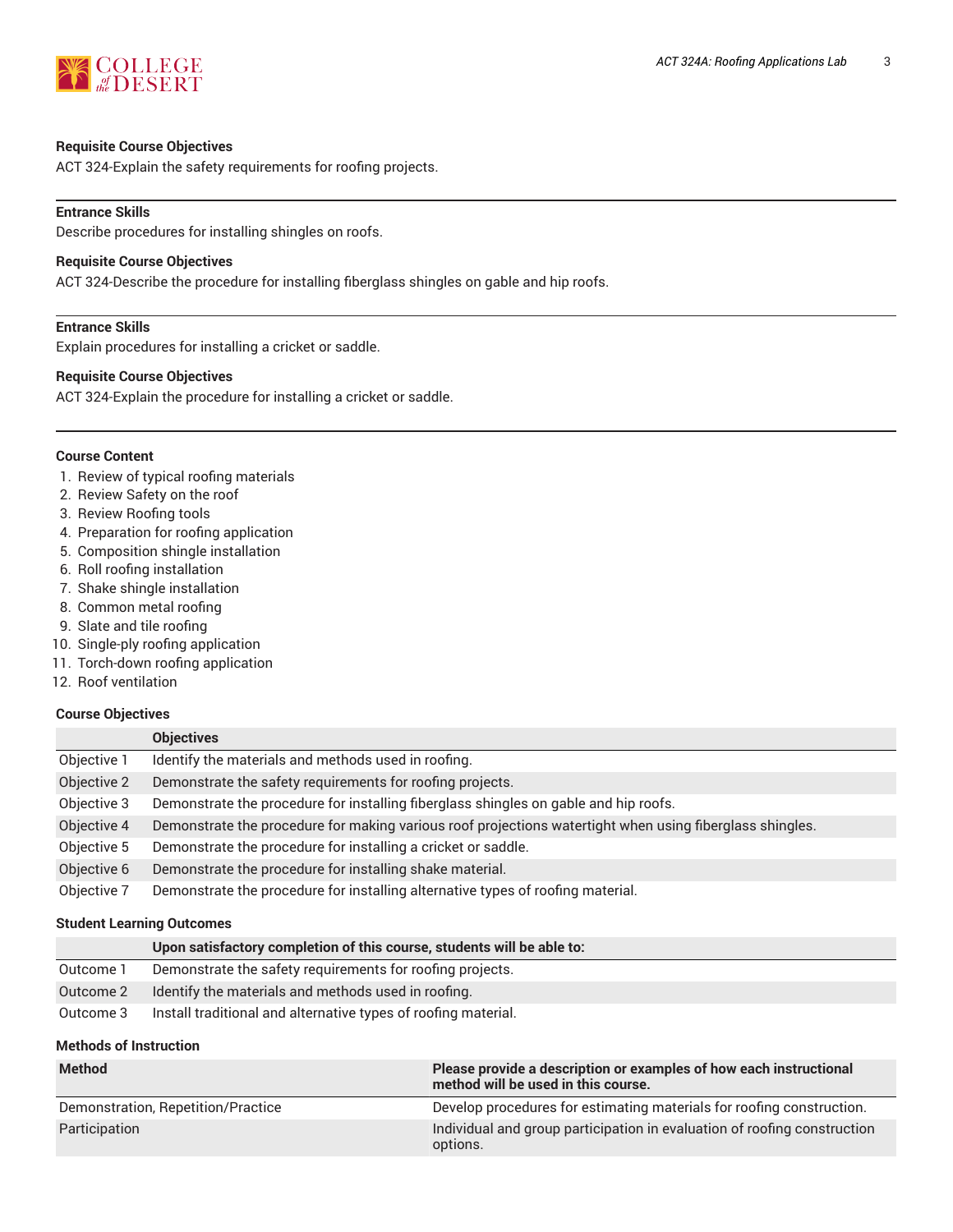

| <b>Discussion</b>                                | In-class and online evaluation of roofing construction methods and<br>safety issues.                   |                           |  |
|--------------------------------------------------|--------------------------------------------------------------------------------------------------------|---------------------------|--|
| Activity                                         | Install a variety of roofing materials on job site or lab projects.                                    |                           |  |
| <b>Methods of Evaluation</b>                     |                                                                                                        |                           |  |
| <b>Method</b>                                    | Please provide a description or examples of how<br>each evaluation method will be used in this course. | <b>Type of Assignment</b> |  |
| Other                                            | Field notes from site visits and lab projects.                                                         | In Class Only             |  |
| Presentations/student demonstration observations | Presentation of roofing solutions and options in a<br>variety of residential settings.                 | In Class Only             |  |
| Tests/Quizzes/Examinations                       | Timed quizzes to demonstrate knowledge from the<br>text readings.                                      | In Class Only             |  |
| Laboratory projects                              | Effectiveness of Installation of roofing materials on<br>job sites or lab projects.                    | In Class Only             |  |

#### **Assignments**

#### **Other In-class Assignments**

- 1. Individual projects to develop materials estimates and recommendations.
- 2. Small group projects to evaluate proposals.
- 3. Individual projects to develop safe and effective procedures for installing roofing to a residence or outdoor structure.
- 4. Group projects to install a variety of different roof materials and structures in a laboratory environment.

#### **Grade Methods**

Pass/No Pass Only

### **MIS Course Data**

**CIP Code** 46.0412 - Building/Construction Site Management/Manager.

**TOP Code** 095700 - Civil and Construction Management Technology

**SAM Code** C - Clearly Occupational

**Basic Skills Status** Not Basic Skills

**Prior College Level** Not applicable

**Cooperative Work Experience** Not a Coop Course

**Course Classification Status** Other Non-credit Enhanced Funding

**Approved Special Class** Not special class

**Noncredit Category** Short-Term Vocational

**Funding Agency Category** Not Applicable

**Program Status** Program Applicable